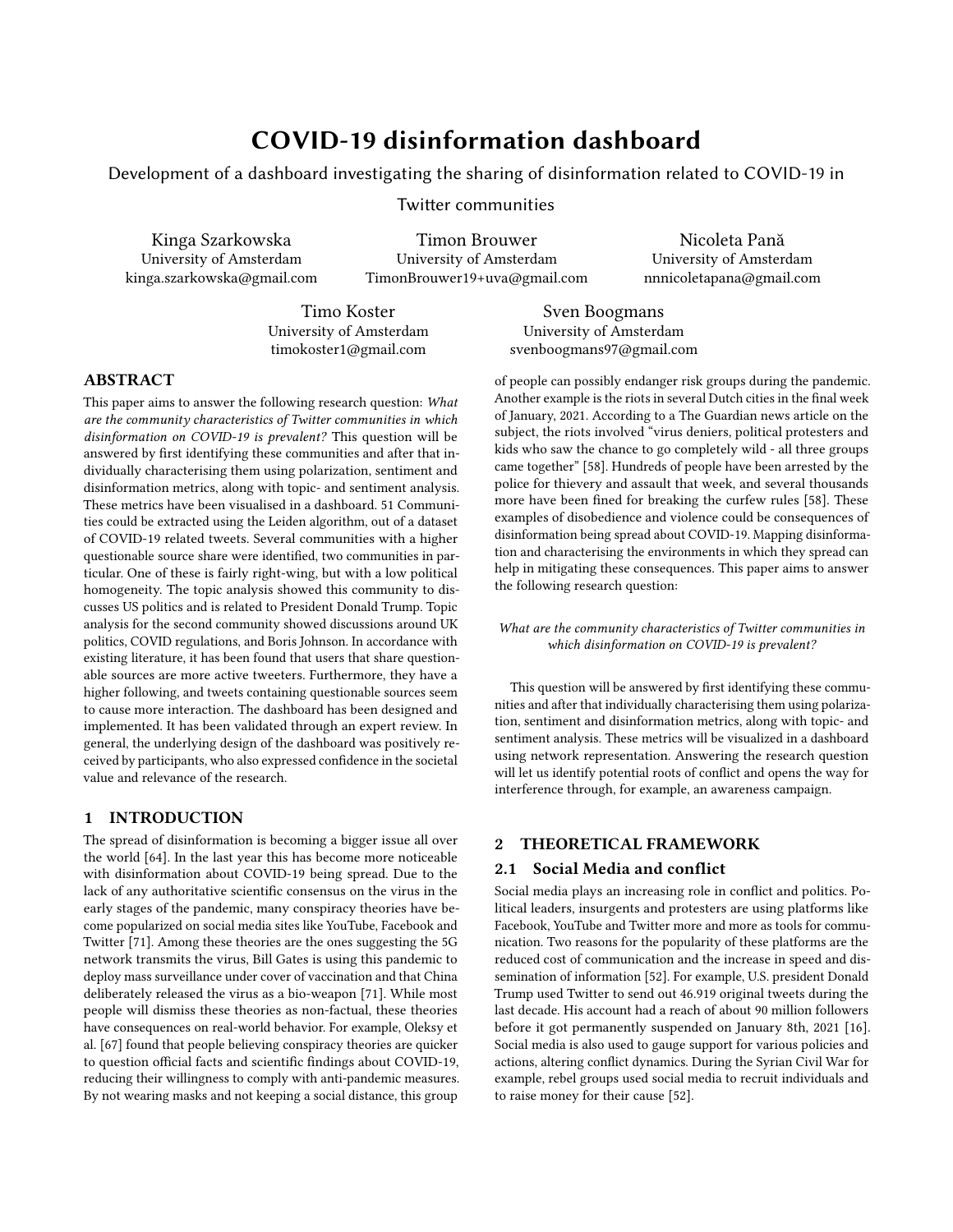#### 2.2 Echo-chambers and fake-news

The work of the recommendation algorithms used widely on social media might result in the creation of echo chambers. Echo chambers are a phenomenon in which people are surrounded by the information that reinforces their beliefs, and in which any critical thought is suppressed by the same set of ideas being presented over and over [\[66\]](#page-11-5). It is hypothesised that this phenomenon could be a place where fake-news is prevalent [\[79\]](#page-11-6), but there is little empirical evidence for the basis of these concerns [\[46\]](#page-11-7).

2.2.1 Users and tweets characterisation. It is important to analyse the users and tweets spreading fake-news. If mostly users with a small following share fake-news, their effects might not be as big as when these users have a large following. It has been demonstrated that during the 2016 US presidential election, users who share fakenews are more active, i.e. they tweet more than users who do not [\[47\]](#page-11-8). Additionally, tweets containing links to fake news articles are retweeted significantly more often [\[47\]](#page-11-8).

#### 2.3 Communities extraction

Community detection is one of the tools that help reveal the hidden structure of nodes in a network. It can be used in parallel computing: distributing processes over multiple computer processors. Finding an exact solution for community clustering is an NP-hard problem [\[55\]](#page-11-9), and many acceptable heuristics algorithms have been developed for this task. For networks presented in a graph structure, several different methods for clustering can be used, starting with traditional graph methods (such as graph partitioning, hierarchical clustering), divisive algorithms (such as the algorithm of Girvan and Newman), modularity-based methods (such as Louvain and Leiden algorithm), spectral algorithms, dynamic algorithms and methods based on statistical inference [\[55\]](#page-11-9). Each of these methods focuses on a slightly different problem, with a different objective, and therefore their results can diverge extensively. For example, modularitybased methods focus on optimizing a modularity function, whereas divisive algorithms remove edges that connect vertices of different communities using edge centrality [\[55\]](#page-11-9). Various benchmarks [\[54,](#page-11-10) [81\]](#page-11-11) might be considered with community detection algorithm selection.

## 2.4 Communities characterisation

2.4.1 Political polarity. Predicting political leaning on social media can be done with support-vector machines [\[50\]](#page-11-12), gradient boosted decision trees [\[68\]](#page-11-13), and more recently fastText deep learning methods [\[76\]](#page-11-14). A method recently used for political characterization of tweet groups is a link detection algorithm introduced by Choi et al. [\[48\]](#page-11-15), in which content polarity is measured by detecting URLs in the latest 400 tweets of users, and using the average political polarity score of those links. The dataset of URLs and their political polarity scores are from a previous research, and consists of 500 most shared news websites on Facebook and their polarity scores from 2015 [\[38\]](#page-11-16). These polarity scores have been assigned by looking at the average (voluntarily submitted) political leaning of users who shared such a URL on Facebook [\[38\]](#page-11-16). An advantage of the link-detection method by Choi et al. is that it avoids a lot of explainability problems complex models have to deal with [\[59\]](#page-11-17). A

drawback however, is that the method relies on access to the tweet history of individual users [\[38\]](#page-11-16). Another drawback is the fact that the dataset used is from 2015 before the U.S. elections.

2.4.2 Political homogeneity. Political polarization can cause the formation of groups with homogeneous political views [\[49\]](#page-11-18). The political homogeneity is calculated by Conover et al. [\[49\]](#page-11-18) using the average cosine similarity of the political content for a pair of users. Using this technique, Conover et al. [\[49\]](#page-11-18) found that the political homogeneity is significantly lower for users that mention each other, compared to users that retweet each other. They explain this phenomenon by stating that mentions are used to engage in discussions with people who have different political views [\[49\]](#page-11-18). Another method for political homogeneity computation has been developed by Choi et al. [\[48\]](#page-11-15). They use the political leaning for a pair of users to calculate the user homogeneity:  $\omega_n = \sigma_i \sigma_j$ , in which  $\sigma_i$  is the political polarity of user i [\[48\]](#page-11-15). The political polarity of a user  $(\sigma_i)$  is a number between -2 (left-wing) and +2 (right-wing), ensuring that the political homogeneity of a user pair is between -4 (diverse political views) and +4 (homogeneous political views) [\[48\]](#page-11-15). Notice that a centered political polarity score (around 0) also results in a political homogeneity of around 0 [\[48\]](#page-11-15).

2.4.3 Fake news detection. Questionable source detection is a growing field in academia, with numerous detection algorithms under development [\[74\]](#page-11-19). Some of these algorithms are quite complex, like the tri-relationship embedding framework [\[75\]](#page-11-20), modeling publishernews relationships as well as user-news interactions, or the CSI (Capture Score and Integrate) model [\[69\]](#page-11-21), using multiple integrated neural networks. Both models have a reduced explainability [\[59\]](#page-11-17), making it difficult to justify its classifications, or to make changes to its decision process [\[70\]](#page-11-22). A method that surpasses these problems is a simple link detection algorithm used by Sharma et al. [\[72\]](#page-11-23). This link detection algorithm detects if tweets contain a URL from a dataset of questionable sources [\[72\]](#page-11-23). The dataset of questionable sources has been composed with data from NewsGuard $^1$  $^1$ , and MediaBias/FactCheck  $^2$  $^2$ . Both sources are described by Sharma et al. as: "[They] conduct independent journalistic verification on the credibility of both individual claims surfaced on social media, as well as the associated news publishing websites linked to false, unreliable and misleading claims" [\[72\]](#page-11-23). Furthermore, both NewsGuard and MediaBias/FactCheck are updated regularly, and have a transparent rating process [\[72\]](#page-11-23).

2.4.4 Sentiment Analysis. Identifying sentiments towards selected topics, or identifying general emotions that accompany people in the discussion groups is a widely investigated area [\[51\]](#page-11-24). Three categories of sentiment detection can be identified, namely: lexiconbased, machine learning, and hybrid methods [\[51\]](#page-11-24). The lexiconbased approach assumes the polarity of a sentence to be equal to the sum of polarities of individual phrases or words [\[51\]](#page-11-24). This method requires a predefined dictionary, that could be created using emotional research on sentiment associations on words, emoticons, or series of punctuation symbols [\[51\]](#page-11-24). Machine learning works with a pre-labeled dataset, using e.g. Naïve Bayes, Support Vector Machines, Maximum Entropy, or deep learning classification tools,

<span id="page-1-0"></span><sup>1</sup><newsguardtech.com>

<span id="page-1-1"></span><sup>2</sup><mediabiasfactcheck.com>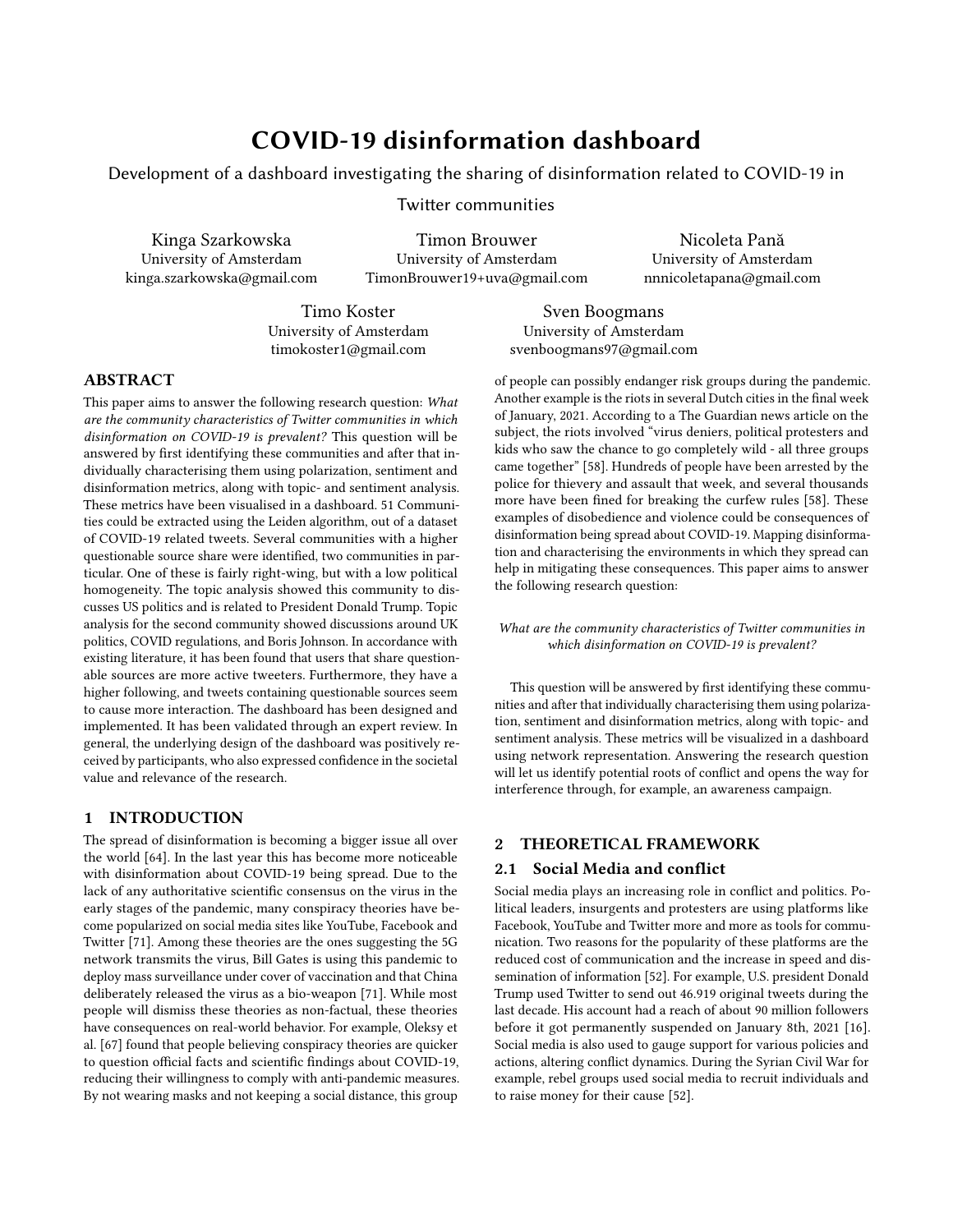and learns how to assign sentiment to a given statement [\[51\]](#page-11-24). Finally, the hybrid approach is a combination of the two above [\[51\]](#page-11-24). The selection of the method depends on the length of the text, dataset availability (especially with supervised machine learning methods), and the type of classification.

2.4.5 Discussion topics identification. As Twitter is a social media platform used to express, share, and collide opinions, characterising communities and validating the communities extraction can be done using topic analysis tools. Topic modeling is a statistical tool to extract topics (latent variables), from text documents [\[44\]](#page-11-25). This process might be done using several methods [\[80\]](#page-11-26), from popular and basic approaches such as Latent Dirichlet Allocation (LDA), through topic models with an advanced topic relationship (e.g. Correlated Topic Model, or Pachinko Allocation Model), time-based models (dynamic topic models, or continuous-time modeling), or shorttext optimized topic models (e.g. self-aggregating topic models). All of those methods make different assumptions, have different limitations, and use different approximations [\[80\]](#page-11-26).

#### 2.5 Existing dashboards

In terms of visualising disinformation through dashboards, a series of initiatives and approaches already exist. With respect to tracking disinformation on social networks, the Rand Corporation [\[30\]](#page-10-1) has been running a fully operational online dashboard since 2017 [\[22\]](#page-10-2). It is process focused in the way that it is concerned with how information is produced and disseminated within the context of influence campaigns and information operations (which can include false or manipulated information) run by state-backed Russian, Chinese and Iranian actors [\[23\]](#page-10-3). It does, however, present a large disclaimer in the sense that the information provided requires further analysis before any of its content can be labelled as state-propaganda [\[23\]](#page-10-3). This dashboard is also positioned as an awareness tool, whose intended users are the general public [\[23\]](#page-10-3). Two dashboards dealing with COVID-19 disinformation were also developed at Ryerson University [\[15\]](#page-10-4) in Canada. The first is focused with tracking and visualising dismantled coronavirus claims globally [\[11\]](#page-10-5). It employs human fact-checkers, who label claims with a series of statements such as 'false', 'missing context', or 'wrong' among others [\[11\]](#page-10-5). It also records the prevalence of certain questionable claims over time and directs to the source of the claim (the URL)[\[11\]](#page-10-5). Another dashboard presents a global overview of questionable claims in a map format [\[10\]](#page-10-6). Both use the same labelling approach and data and are updated every 24 hours. In such, they visually represent in different ways the same analysis. They are both built with Google Data Studio [\[13\]](#page-10-7). A third dashboard, built on Gephi[\[39\]](#page-11-27) and SigmaExporter[\[19\]](#page-10-8), outlines a semantic network which displays frequently co-occuring words in analysed claims. Google Fact-Check Tools [\[17\]](#page-10-9), Google Translate[\[20\]](#page-10-10) and VosViewer[\[35\]](#page-10-11) are further used in the preparation of the data for the visualisation.

# 2.6 Ethical aspects of countering disinformation

There are certain ethical aspects that must be taken into account when addressing disinformation. For mandated actors, such as governments, the question arises how best to confront disinformation

without, as Bjola argues, losing track of moral authority [\[41\]](#page-11-28). What Bjola argues in his essay is that a position of moral authority is beneficial in the sense that an actor's arguments are prioritised by others [\[41\]](#page-11-28). Moral authority is, according to Bjola's analysis, confirmed when three conditions are met: firstly, that the actor can make a case that they have been harmed, secondly, that there is normative standing for counter-interventions and thirdly, that such interventions are done in an appropriate manner (e.g. are proportional) [\[41,](#page-11-28) [42\]](#page-11-29). However, Bjola also states that if an actor is able to counter disinformation, they have the normative standing to do so [\[41,](#page-11-28) [42\]](#page-11-29). Three normative attributes are described as important in evaluating whether to intervene. Firstly, accountability – meaning that the actor must be subject to public scrutiny [\[41\]](#page-11-28), as errors can have grave consequences [\[41\]](#page-11-28). Secondly, integrity, which demonstrates that the stated objectives (combating disinformation) and the actions undertaken are aligned [\[41\]](#page-11-28). To Bjola, this addresses any suspicions of hypocrisy, malicious intent, or sheer incompetence [\[41\]](#page-11-28). Thirdly, the mandated actor's effectiveness in conducting the intervention [\[41\]](#page-11-28). The attributes, as Bjola demonstrates, provide normative standing to an actor to intervene, as there is a moral goal, trust in the action and no perceived abuse of power [\[41\]](#page-11-28).

# 3 METHODOLOGY

#### 3.1 Data

Several social media platforms have been considered for analysis to answer the research question. Facebook and YouTube among other platforms evidently host echo chambers with polarized users sharing the same views [\[40\]](#page-11-30) and have shown to be highly influential in the spread of conspiracy theories about COVID-19 [\[56\]](#page-11-31). Through the Facebook Graph API [\[1\]](#page-10-12) and the YouTube Data API [\[2\]](#page-10-13), publicly available data can be accessed. Given our familiarity with the Twitter API [\[5\]](#page-10-14), the ease of finding corona related data and the availability of a pre-collected dataset, Twitter was selected as the datasource for this research. The twitter dataset has been pre-collected by Lamsal [\[63\]](#page-11-32). The dataset contains about a billion tweets in total, starting from March 20, and is expanded daily. The data was collected by streaming English tweets based on COVIDrelated hashtags and keyword filters using twitters streaming API [\[63\]](#page-11-32). To reduce computational costs, the data has been limited to tweets from September 25th until October 2nd. The dates have been chosen to not too close to the US election date (November 3rd) as to avoid potential bias, while still being relatively recent. Opting for recent data also means that the chance of a decent chunk of tweets and user accounts being deleted will be mitigated. Since Twitter does not allow JSON format of the tweets to be shared with third parties [\[63\]](#page-11-32), the dataset provides only the IDs of the tweets in daily csv files. This means that before the dataset can be used, the original JSON from the tweet ID's has to be extracted. This process is known as the hydration of tweet IDs. Using twarc [\[6\]](#page-10-15) and Hydrator [\[4\]](#page-10-16) this process can be performed at a rate of about 360.000 tweets per hour considering twitter's API request limit [\[5\]](#page-10-14). For the specified time frame, this has been done for more than 18 million tweets.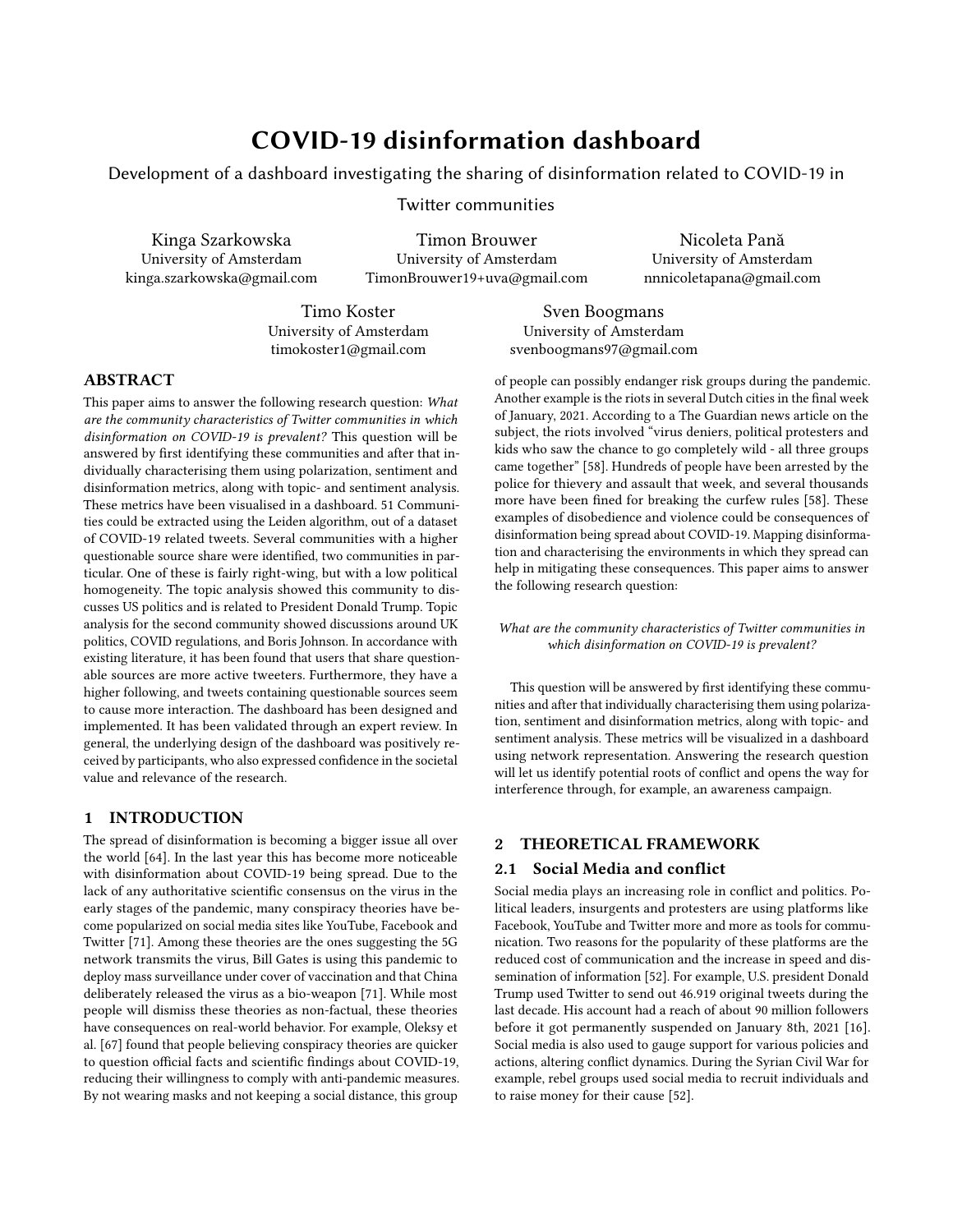#### 3.2 Community extraction

Choosing the right community extraction method requires thorough problem understanding, a precise definition of a cluster or community, and knowledge of our computational capabilities. In this research, we focus on extracting communities out of a set of nodes (used as a representation of users), where each node belongs to one community only. Therefore, given a dataset consisting of millions of nodes, rather limited computational capabilities, the time-limit of the project, and no intuition for selecting a pre-defined number of clusters in the network, it was decided to use Leiden algorithm. The Leiden algorithm was introduced in 2019 by Traag, Waltman, and Van Eck [\[78\]](#page-11-33). It is an improved version of the Louvain algorithm [\[45\]](#page-11-34), which is considered as one of the most commonly used algorithms for network clustering. Both algorithms focus on the optimization of the graph modularity function $^3$  $^3$ , which is the difference between the actual number of edges and the expected number of edges in the community. Traag, Waltman, and Van Eck have proven [\[78\]](#page-11-33) that the Louvain algorithm might yield badly connected communities, sometimes causing a loss of connection between two of the communities. Their improved Leiden algorithm has three steps: 1. nodes are moved locally to the community that yields the biggest increase in the quality (modularity) function, 2. the resulted partition is refined (nodes are moved within communities to look for the best sub-communities partition), and 3. the network is aggregated using the partition from step 2. The authors empirically show that the Leiden algorithm yields partitions without badly connected communities, and is computationally more efficient compared to the Louvain algorithm.

#### 3.3 Metrics and analysis

3.3.1 Questionable Sources and Political Polarity. Questionable sources are detected via simple link detection: tweets that contain at least one questionable link are flagged. A dataset containing these questionable sources has been constructed using listed questionable sources from both NewsGuard $^4$  $^4$  and MediaBias/FactCheck $^5$  $^5$ . From NewsGuard, A COVID-19 specific dataset of questionable sources was used. From MediaBias/FactCheck, a general dataset of questionable sources was used. Combining the NewsGuard and MediaBias/FactCheck databases resulted in a dataset of 762 URLs. The political polarity of a tweet is constructed using the political polarity of linked websites in a tweet. An existing database of 500 news websites and their polarity scores has been used [\[38\]](#page-11-16). These websites have been assigned a polarity between -1 (denoting a leftwing affiliation) and +1 (denoting a right-wing affiliation). Tweets are given the same polarity scores as their linked URLs. Tweets with multiple URLs from the political polarity dataset are assigned the mean polarity score of those URLs. Both the questionable source and the political polarity datasets contain URLs in their simplest form, often linking to the landing page of a news website. This ensures sub-pages to still be detected if a URL from the dataset is part of the full URL in the tweet.

3.3.2 Political Homogeneity and Echo-chamber Score. Using the political polarity of tweets, the political homogeneity for a community is calculated. The political polarity for a group of tweets (community) can be calculated using equation [1](#page-3-3) and equation [2,](#page-3-4) in which  $\Omega$  is the political homogeneity,  $\omega_n$  the content homogeneity of a tweet pair, and  $\sigma_i$  the political polarity of a tweet *i*. *N* Denotes all possible tweet pair combinations.

<span id="page-3-3"></span>
$$
\omega_n = \sigma_i \quad \sigma_j \tag{1}
$$

<span id="page-3-4"></span>
$$
\Omega = \frac{1}{N} \sum_{n \ge N} \omega_n \tag{2}
$$

Notice that equation [1](#page-3-3) and [2](#page-3-4) simply define political homogeneity for a group of tweets as the average product of political polarities for all possible tweet pairs in that group. Only tweets with a political polarity score assigned are taken into account. To save computational costs, the political homogeneity was approximated using 1000 randomly selected tweet pairs from the community. The political homogeneity is a number between -1 (denoting extreme political diversity) and +1 (denoting extreme political homogeneity). Using the political homogeneity and the community expansion $^6$  $^6$ , the echo-chamber score is calculated. The echo-chamber score can be calculated using equation [3,](#page-3-6) in which  $\epsilon$  is the echo-chamber score,  $Ω$  the political homogeneity, and  $η$  the community expansion.

<span id="page-3-6"></span>
$$
\epsilon = \frac{\Omega}{2} \frac{1}{\eta} \tag{3}
$$

Notice that the political homogeneity is re-scaled to a number between 0 and 1. Also notice that a high political homogeneity and a low expansion results in a high echo-chamber score. The echo-chamber score has a lower limit of zero (denoting no echochamberness) and no upper limit. A higher echo-chamber score signifies more echo-chamber-like behaviour within that community.

3.3.3 Sentiment Analysis. In this research VADER, a lexicon-based sentiment approach, is used. First of all, the VADER approach was designed and proved to work relatively well for short social-media texts [\[60\]](#page-11-35). What is more, in every tweet a COVID-19 related word is present, and building a machine learning classifier might create a bias towards one or a set of those words. VADER was implemented using the NTLK $^7$  $^7$  library. Text was pre-processed, starting with removing HTML encoding, newlines, hashtags (#), mentions (@) symbols, RT or citation annotations, numbers, whitespaces, and non-ASCII symbols. Punctuation and emoticons were not removed, as VADER is designed to understand those and takes them into its sentiments calculations. VADER sentiment assigns sentiment value using a numerical range from -1 to 1, where -1 means negative, and 1 positive sentiment. Tweets were labeled with negative sentiment when the sentiment value was below -0.1, and positive sentiment with a value above  $0.1^8$  $0.1^8$  (values in between were classified as a neutral sentiment). In order to validate this method, 4 of the authors manually labeled 500 randomly selected tweets. The final sentiment class was selected by talking mean of all answers and then using -0.1

<span id="page-3-0"></span><sup>&</sup>lt;sup>3</sup>Modularity function is given by the formula:  $H = \frac{1}{2m} \sum_{c} e_{c} \gamma \frac{K_{c}^{2}}{2m}$ , where *m* is the total number of edges in the community,  $e_{c}$  and  $K_{c}$  are the number of edges and the sum of degrees of the nodes in the community  $c$  respectively, and  $\gamma > 0$  is a resolution parameter.

<span id="page-3-1"></span><sup>&</sup>lt;sup>1</sup><newsguardtech.com>

<span id="page-3-2"></span><sup>5</sup><mediabiasfactcheck.com>

<span id="page-3-5"></span> $\overline{6}$  Community expansion is the average number of edges for a node that point to nodes in a different community.

<span id="page-3-7"></span><sup>7</sup><https://www.nltk.org/>

<span id="page-3-8"></span><sup>&</sup>lt;sup>8</sup>In order to capture e.g. sarcasm, the discriminating values are slightly higher en lower than in the original paper [\[60\]](#page-11-35).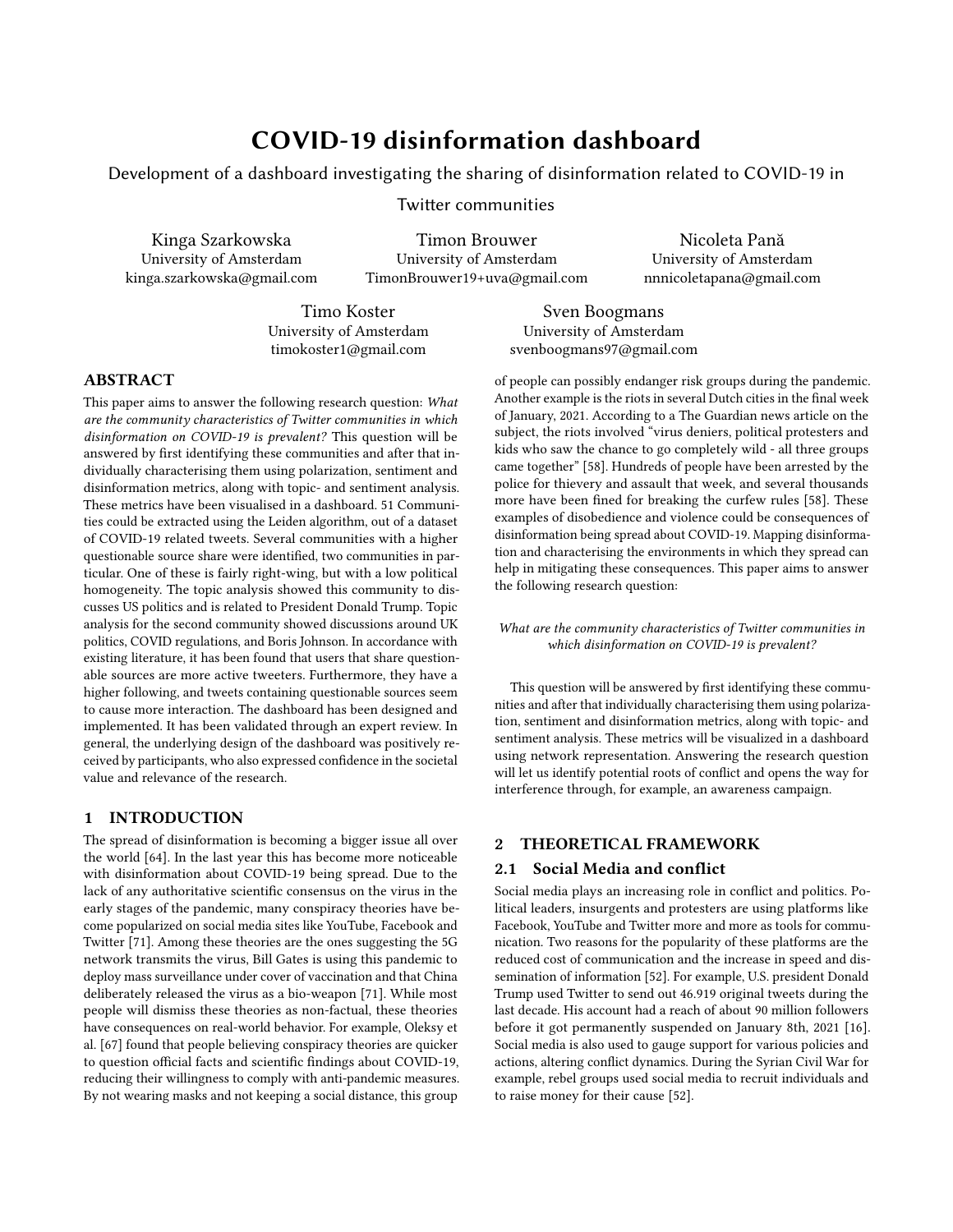as a negative threshold, and 0.1 as a positive one. Within the selected data, the sample class distribution was not equal (98 positive, 135 neutral, and 267 negative tweets), a weighted F1 score [\[73\]](#page-11-36) was used to validate the method with a result of 0.573.

3.3.4 Discussion Topics. Even though the Latent Dirichlet Allocation method is considered as a state-of-the-art topic modeling tool, it does not lack flaws [\[80\]](#page-11-26). Yet, it was decided to use LDA as a topic analysis tool for two reasons, 1. as it is well-suited for general topic modeling tasks [\[80\]](#page-11-26), 2. the intention was to extract topics from communities themselves rather as a characterization method, and communities extraction validation tool, and not as a separate or combined tool to extract the communities<sup>[9](#page-4-0)</sup>. What is more, the 50 most frequent hashtags used in a community were extracted, as another overview for discussion topics in a community. In both analyses we used only hashtags from tweets, as first of all, they are used to highlight the most important things mentioned in the tweet, and they were created to allow people easily follow topics they are interested in [\[3\]](#page-10-17), and second of all, with this size of a dataset, it was computationally more efficient to analyse only hashtags, instead of all words. Hashtags were pre-processed, the text was lowercased, words related to COVID-19 [\[63\]](#page-11-32) were removed, and non-ASCII characters, whitespaces, words shorter than 3 letters, and symbols such as "\_" were also removed. Analysis was performed for each community, returning a word-cloud chart for most frequent hashtags used, and returning tables with a manually assigned theme for topics that covered at least 5% of tweets in each community.

3.3.5 Users and tweets. As mentioned in the theoretical framework, the effect of fake news sources can only be demonstrated when it is analysed what users these sources share, and especially how many users interact with these sources. For this, users and tweets were divided into two groups: users and tweets that had shared links from questionable sources within the dataset and those who did not. Of the 18,053,938 tweets in the dataset shared by a total of 5,042,188 users there were 87,676 tweets containing a link to one or more questionable sources, shared by a group of 49,584 users. For the user statistics, the following metrics were analysed: number of followers, number of tweets in the dataset, mean number of retweets per tweet and the mean amount of urls shared per tweet. Further user metrics were the number of verified users among the two groups, and the account age, to get a glimpse of Twitter's role in preventing the spread of fake news. However, with the limited timespan of the dataset used, these metrics alone might give a skewed impression, as there is a higher chance of finding questionable sources in the accounts of users who tweet more. For this reason, six further metrics on a per tweet basis were considered. These metrics can be subdivided in interaction and content metrics. The three interaction metrics are the amount of retweets a tweet gets, the amount of favourites and the amount of incoming replies and quotes. The three content metrics used were the hashtag count, the url count and the number of user mentions in a tweet. To account for the fact that tweets with links in them might get more interaction in

general, only tweets with urls were considered. Additionally, only the original tweets were kept: retweets were left out of the tweet analysis. This left 2,604,548 tweets of which 40,369 tweets contained a link to a questionable source. Finally, all of these metrics were compared with independent t-tests from the SciPy python library  $10$ , except for the verified user count, for which the Fisher's exact test was used. There were considerable outliers in the dataset in the various metrics. For this reason, the top 1% of the users in the respective metric considered were disregarded, except for the account age metric.

#### 3.4 Dashboard

In order to communicate the results, a dashboard was designed, implemented and eventually validated in an expert review. In such the overall process from idea generation to validation contains the following phases, each with their own output:

Ideation: Define dashboard requirements, scope and context, generate ideas and solutions;

Prototyping: Converge outcomes of ideation phase into a low fidelity prototype, as a way of further defining the proposed dashboard solution;

Implementation: Implementation of the defined design into an interactive dashboard, which can be used for validating the proposed dashboard solution;

Validation: Evaluating the usability of the proposed dashboard solution and gathering insights from experts which can be employed to further improve and expand the dashboard;

<span id="page-4-2"></span>

Figure 1: Persona defined in the ideation process

3.4.1 Ideation and prototyping. Within the ideation phase a series of frameworks were employed to contextualise, define and eventually converge into a dashboard design which can be further defined through a low fidelity prototype in the Prototyping phase. Baseline requirements were identified and categorised on the basis of a brief received from TNO [\[14\]](#page-10-18), the organisation commissioning the research. They were further defined and verified in conversations with TNO representatives. Furthermore, personas[\[57\]](#page-11-38) of the

<span id="page-4-0"></span><sup>&</sup>lt;sup>9</sup>Topic models calculate the distribution of topics using posterior expectations, but as that approach sometimes might be too complicated approximation needs to be used. LDA uses Dirichlet distribution as that approximation. It allocates words in each document to a small number of topics, and in each topic it assigns a high probability to a few terms [\[43\]](#page-11-37).

<span id="page-4-1"></span> $^{10}\mathrm{https://www.scipy.org/}$  $^{10}\mathrm{https://www.scipy.org/}$  $^{10}\mathrm{https://www.scipy.org/}$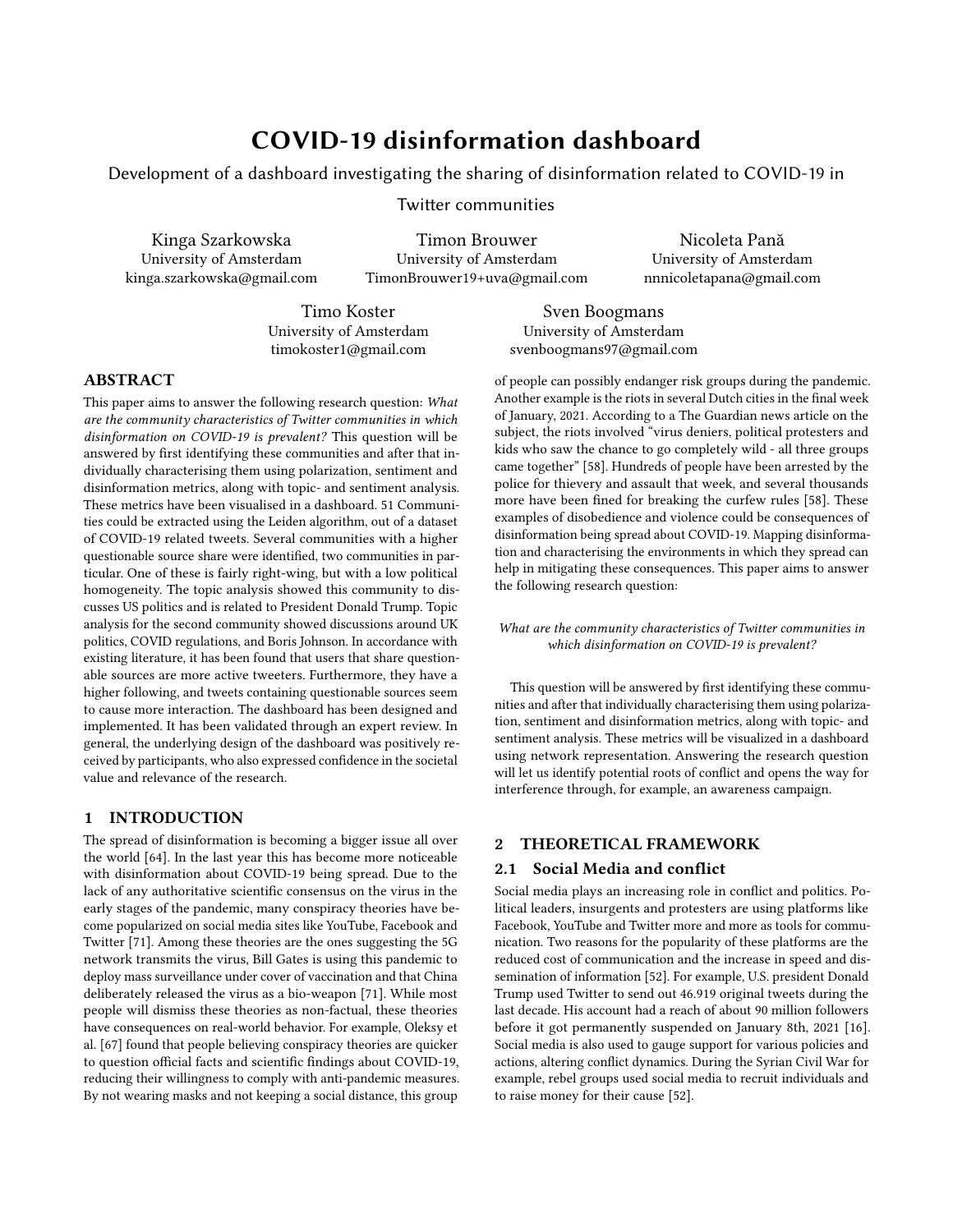<span id="page-5-0"></span>

Figure 2: MoScoW employed in ideation

intended users were developed, to guide the design process. Figure [1](#page-4-2) shows the characteristics of the defined personas. The MoScoW [\[28\]](#page-10-19) method was employed to prioritise features and functionalities. Figure [2](#page-5-0) shows the defined priorities within the MoScoW. The output of the frameworks was shared and refined in sessions with the main TNO representatives. The results of the ideation process form the basis of a low fidelity prototype of the dashboard. The low fidelity prototype is made up of a series of wireframes of the various dashboard pages and components, representing the types of visualisations employed, the type of data and analysis that corresponds to each visualisation, possible actions at different levels of the dashboard (global, page level, visualisation level). The low fidelity prototype thus represents not only the organisation of information within distinct dashboard pages, but also between them.

3.4.2 Implementation. From the basis yielded by the Ideation and Prototyping phases, the dashboard was implemented in a web environment. The URL where the implementation is hosted is [https://covid19disinformation-dash.webflow.io.](https://covid19disinformation-dash.webflow.io)

Organisation and visualisation The dashboard is organised within three main dimensions to the analysed data: network dimension, communities dimension and disinformation dimension. Each of these dimensions allows for viewing and interacting with insights generated at different levels of detail. Two additional pages are further introduced. To facilitate better and more efficient user navigation the 'Start' page (which is also the home page) explains the setup of the dashboard and provides direct navigation to pages with visualised results. Secondly the 'About' page provides further context, references and explanations to the dashboard, including its positioning within the research scope. The network dimension represents the most broad view. General information about the dataset and analysis is provided here. A top bar column shows the number of users, interactions, tweets, links shared, percentage of tweets containing questionable sources of information and the topics identified in the network. Next, an interactive visualisation of the

Twitter user network and their different types of interactions (represented by different color edges) is shown. Nodes are grouped by color, corresponding to their membership to a community identified by the Leiden algorithm. The shape of the network representation is defined by the Force Atlas 2 algorithm, which produces a widelyused force-directed layout for network spatialisation [\[61\]](#page-11-39). Next to this, general metrics about the identified communities in the network (e.g. their size in no. of users), the interactions between users and the overall sentiment and discussion topics within the network are shown. The communities dimension represents more detailed results of the analysis at the level of individual communities in the network. The identified characteristics of communities are represented. The bubble chart of communities organised by size presents the overall metrics identified. As users scroll down, two bubble charts show the political characteristics of communities in a comparative view, for either all, or an individual community. A histogram is shown in order to provide further context to the polarity ranges identified. The third section details the average sentiment identified within communities and the ratio of sentiments within a particular community. The fourth section displays the results of the topic analysis, with the top hashtags shown in a word cloud, where color further denotes sentiment attributed to hashtag within all communities, or a particular community. The top themes identified within particular communities and the associated sentiment are also shown. Thus, the lower a user scrolls on the page, the more detailed the information they acquire about communities becomes. The communities dimension is intended to allow a user to select communities of interest for which they consider worthwhile to investigate disinformation in. Within the disinformation dimension, the amount of identified disinformation, that is, links and tweets pointing to questionable sources within communities is shown. A comparison between questionable sources content sharers and non-questionable source content sharers is further made available in the second section. The third section shows the most shared questionable source links, as well as the ratio between questionable and non-questionable sources shared within tweets and retweets. This can be seen for all communities, or for a selected individual community. This additional level of information (seen in this dimension) allows for the eventual selection of communities that may require further monitoring, or observation beyond the scope of the dashboard, because of their potential of contributing to conflict. All three principal dimensions (network, communities and disinformation) are structured in the same way. Each contains a series of sections which present results from broad to more detailed. At the start of each section, a description of the information presented is shown, together with the data and methods employed for the generation of results visualised in the respective section. These descriptions provide more transparency with respect to how the results were generated.

Tools For the implementation of the dashboard, a combination series of services and tools was used. Gephi [\[39\]](#page-11-27) was used for visualising the network of users and interactions from the data, in combination with the SigmaExporter Plugin [\[19\]](#page-10-8), which exports the network visualisation as a web package. The files in the package cannot, however, be run locally with browsers like Google Chrome. This is due to JavaScript security settings [\[19\]](#page-10-8). To address this, the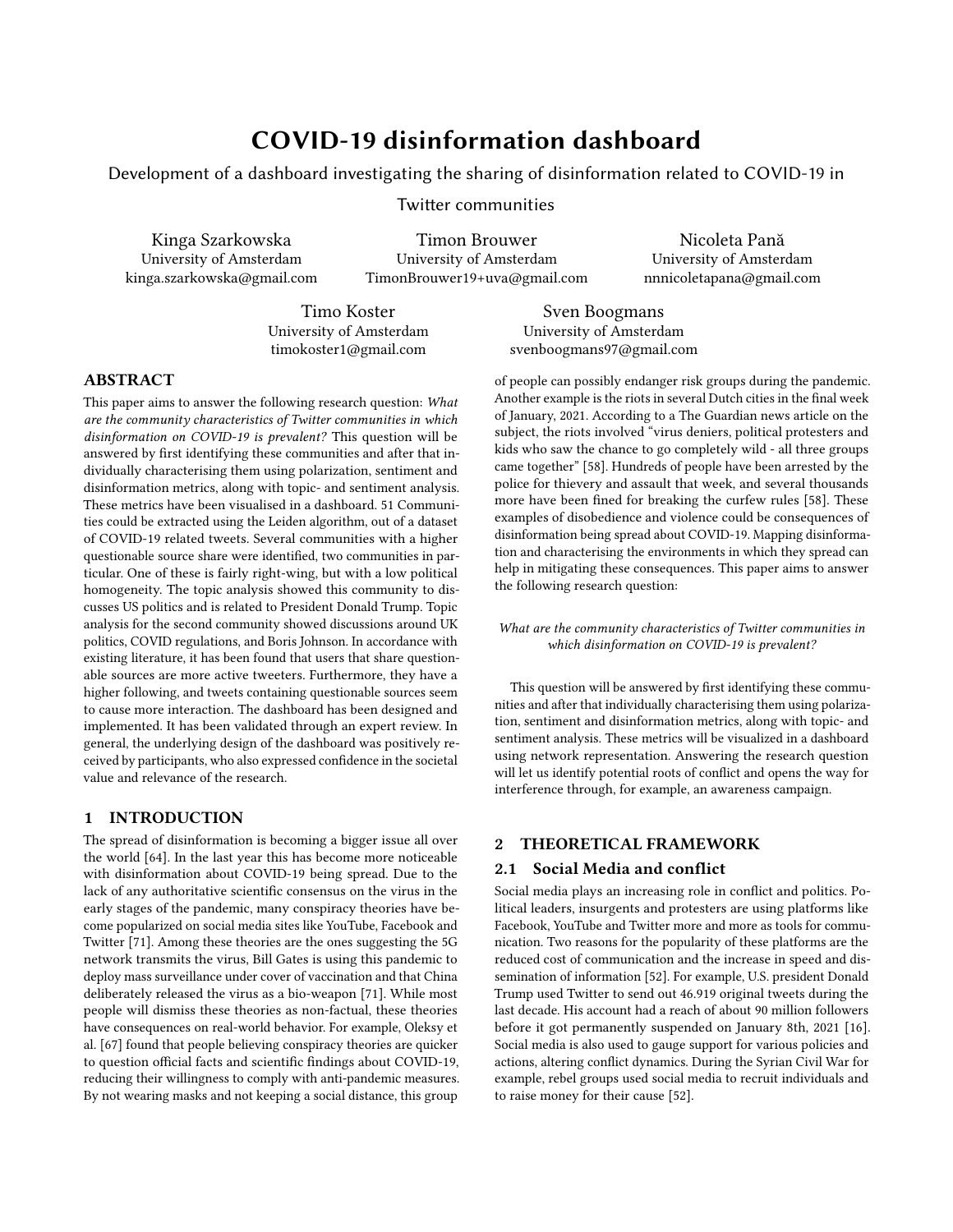exported package is hosted on the web, enabling it to function with any browser. The visualisations for each dimension page have been created with Tableau Desktop [\[33\]](#page-10-20), as Sheets[\[37\]](#page-10-21). The set of visualisations corresponding to each of the dimension pages on the dashboard is a Tableau Dashboard [\[9\]](#page-10-22). The completed dashboards are published first on Tableau Public [\[18\]](#page-10-23), which offers storage and hosting space for visualisations produced with Tableau. From here, the embed code generated is used to integrate the different dashboards in the main website. Filter controls are also defined in Tableau Desktop. These filters [\[8\]](#page-10-24) enable the manipulation of visualisations. For example,a particular community of which the results are displayed can be selected, or only particular ranges of community characteristics (e.g. the displayed range of communities with an echo chamber score between 1 and 3) can be shown. The separate visualisations generated with SigmaExporter and Tableau are then combined by embedding them in a website. The website is built on a combination of HTML [\[26\]](#page-10-25), CSS [\[12\]](#page-10-26), JavaScript [\[27\]](#page-10-27) and a series of frameworks like CSS Normalize [\[29\]](#page-10-28). The website building service Webflow [\[31\]](#page-10-29) has been used for this and the implementation is hosted on the staging site provided by Webflow. Through this service , via a graphical user interface, the structure and design of the dashboard is defined in different pages. Page headings, the 'Start' page and the 'About' page are fully built in Webflow. The service also generates a downloadable code package for the entire website. This means it is possible to, at any time, relocate the implementation from the Webflow staging area to another web environment. The SigmaExporter generated visualisation and Tableau Public dashboards are all embedded in this setup. Using multiple services also ensures for sufficient storage space for hosting all dashboard elements.

3.4.3 Validation. To evaluate the usability and gather additional insights on the dashboard, an expert review [\[24,](#page-10-30) [36\]](#page-10-31) is employed. In the case of expert reviews, the participants know, as well as understand the heuristics at hand. In such, no specific set of heuristics is defined [\[36\]](#page-10-31). Focus points are used as guides in the setting, which is more informal than, for example, a heuristic evaluation [\[36\]](#page-10-31), but nonetheless useful for obtaining relevant feedback which can accommodate for more rich qualitative insights, next to those obtained on usability aspects [\[24,](#page-10-30) [36\]](#page-10-31). The following setup was used for the review: firstly, participants were given an introduction of the research questions, broader context of the research and the focus points and goals of the evaluation. This was done before each individual review. During sessions, the participant was guided by the interviewer through a set of actions within the dashboard environment, which were pre-defined in a guiding tasks list. Throughout the process, the interviewer observes the actions of the participant, takes note of where they struggle, what questions they ask, and how they move through the tasks list, as well as notes on the basis of the prior defined focus points. The interviewer also asks followup questions. The guiding tasks list employed is comprised of the following steps:

- (1) Open URL.
- (2) Navigate to Network dimension.
- (3) See what communities are biggest, what the overall network is like.
- (4) Proceed to explore information about the communities themselves. Identify communities that you find interesting with respect to their characteristics
- (5) Proceed to further look at the disinformation dimension
- (6) In this view, identify 3 communities which are high in disinformation, which you consider worth further exploring.
- (7) Identify if these communities have specific political characteristics, or sentiment.
- (8) What about the disinformation landscape within these communities? Go back to disinformation and see what disinformation is shared, how and by what type of user.

A series of guiding focus points were used in the process of the expert review. In terms of overall perception, attention was paid to what participants appreciated about the proposed solution and what their criticisms were. Furthermore, the kinds of questions they asked and their suggestions were recorded. With respect to usability, attention was paid to whether participants attempted to achieve the right outcome (e.g. navigate to the Communities dimension), whether they saw that the correct action was available to them and whether that correct action was associated with an expected result (e.g. whether it was possible to navigate to the Communities dimension via the global navigation). If the correct action was made, it was probed whether the participant noticed that there is progress towards the intended goal [\[25\]](#page-10-32). In terms of evaluating the explainability, the following points were defined: whether the participant understood what kind of data is used and where, whether the participant understood the analysis methods employed, to what extend the level of detail in the descriptions satisfied the participant's expectations. In terms of the desirability and value of the dashboard, attention has been paid to what participants consider to be the value of the dashboard on a societal level and within the context of conflicts and misinformation campaigns. How the participant regarded the ethical and privacy aspects of the dashboard was also noted.

The sessions were conducted in an online environment, via the conferencing tool called Zoom [\[34\]](#page-10-33). Participants shared their screen and the session was recorded when explicit consent was given by the participant to do so. The interviewer further took notes on the basis of the predefined focus points list. Three domain experts participated in three separate expert review sessions. Their areas of expertise are: cybersecurity, data science, ethical computing and design.

#### 4 RESULTS

#### 4.1 Communities

The dataset that was analysed consisted of over 18 million tweets, from over 5.9 million users, with over 3.8 million links shared. The network was characterized using graph representation, where nodes were associated with users, and an edge between two nodes exists when a user interacts with another user. In the Twitter dataset, we can extract 3 kinds of interactions, namely: retweets, replies, and quotes, and all of them were included in the network (with equal weight). Leiden algorithm was used to extract communities from that representation, and it returned 51 communities with a number of users greater than 1000. Only those communities were further analysed in the context of answering our research question. As the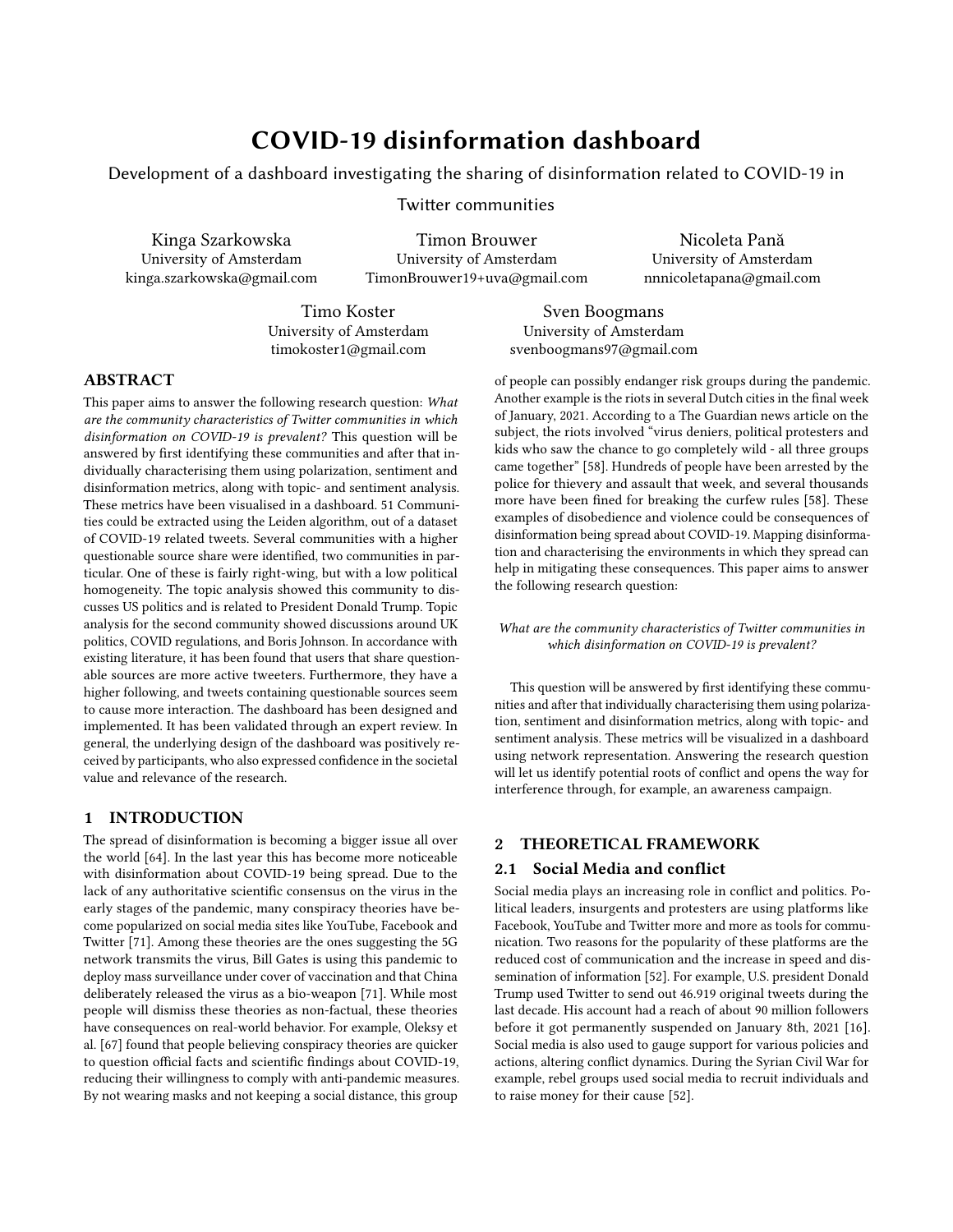number of communities was not sufficient for statistical analysis (and correlation analysis between selected metrics), we will describe further our findings for every metric separately, and in addition for the two communities with the biggest share of questionable sources.

4.1.1 Summary of investigated metrics. Political Polarity. The average political polarity for the investigated communities is -0.22, thus a left-wing polarity. Furthermore, only one community was identified with a right-wing polarity (+0.28). The most left-wing community scored a polarity of -0.44.

Echo Chamber Score. The average echo-chamber score for the investigated communities is 1.23. One extreme outlier was identified, with an echo-chamber score of 6.32. This high echo-chamber score was mostly due to a low expansion (this community had the lowest expansion of the investigated communities). All other communities had an echo-chamber score lower than 2.8.

Questionable Sources. The average number of questionable sources shared per tweet (for the investigates communities) is 0.23%. In other words, a questionable source was detected for (approximately) one in every 435 tweets. Community 3 had the highest share of questionable sources per tweet: 1.92% or (approximately) one in every 52 tweets.

Sentiment Analysis. For the network 39.47% tweets were labeled as negative, 22.12% as neutral and 38.41% as positive. Average sentiment per community was calculated, and in 2/51 communities negative sentiment was observed (average sentiment value lower than -0.1), in 22/51 communities neutral sentiment (values between -0.1 and 0.1), and in 26/51 communities positive one (values above 0.1).

Discussion Topics. Most popular topics for the network were extracted, the ones that were not ambiguous are: COVID-19 restrictions, Entertainment Asia, Malaysian politics and entertainment, USA elections, and USA elections and Australia. The most negative sentiment was associated with USA elections (-0.16), and the most positive one with Entertainment Asia (0.09). For the communities variety of topic were extracted, from Bio-tech, or Data Science though politics for separate countries such us USA, UK, Canada, Australia, and the ones connected to entertainment such as football, k-pop or TV-shows. The exact topic extraction can be found on the dashboard, with sentiment association.

4.1.2 Communities with the biggest share of questionable sources. The communities with the biggest share of questionable sources will from now on be referred to as community 3 and community 6, denoting their rank in size (number of users in the community). As can be seen from figure [3,](#page-7-0) these communities show a high prevalence of questionable sources compared to the other communities. Each bubble in (figure [3\)](#page-7-0) represents a community identified by the Leiden algorithm. The size of a bubble represents its size in number of users. The color represents the prevalence of questionable sources per tweet (percentage). Some bubbles are numbered (top) with their community number, denoting their rank in terms of community size (number of users). Some communities also have the number of questionable sources shown (bottom). Communities 3 and 6 also stand out in terms of political polarity score, as can be seen in figure [4.](#page-7-1) Community 3 has the most right-wing denoting

<span id="page-7-0"></span>

<span id="page-7-1"></span>Figure 3: Questionable sources for the communities.



Figure 4: Political polarity for the communities.

polarity score, followed by community 6. The color of a bubble in (figure [4\)](#page-7-1) represents the political polarity of the community. Size and numbering (top) is the same as in figure [3.](#page-7-0) Some communities have their political polarity shown (bottom number). Communities 3 and 6 did not have an outlying echo-chamber score compared to the other communities. Both the political homogeneity and expansion for communities 3 and 6 were around the average of all communities analyzed. Communities 3 and 6 discuss the political situation (next to COVID-19), for USA and UK accordingly. Most frequent hashtags used in community 3 are hashtags such as trump2020, maga, foxandfriends, debates2020. the most frequent hashtags used in community 6 are hashtags such as antilockdown, borisjohnson, antiprotest, covid1984, trafalgarsquare. Sentiment for each of the topics selected by LDA is negative (with values -0.13 and -0.14 for both USA politics topics in community 3, -0.12 for UK politics in community 6). The average sentiment value for community 3 is equal to -0.07, and -0.10 for community 6, which is  $4^{th}$  and  $2^{nd}$ lowest sentiment.

#### 4.2 Users and tweets

Below, the means for the various user and tweet metrics are displayed for users and tweets sharing questionable sources (QS) and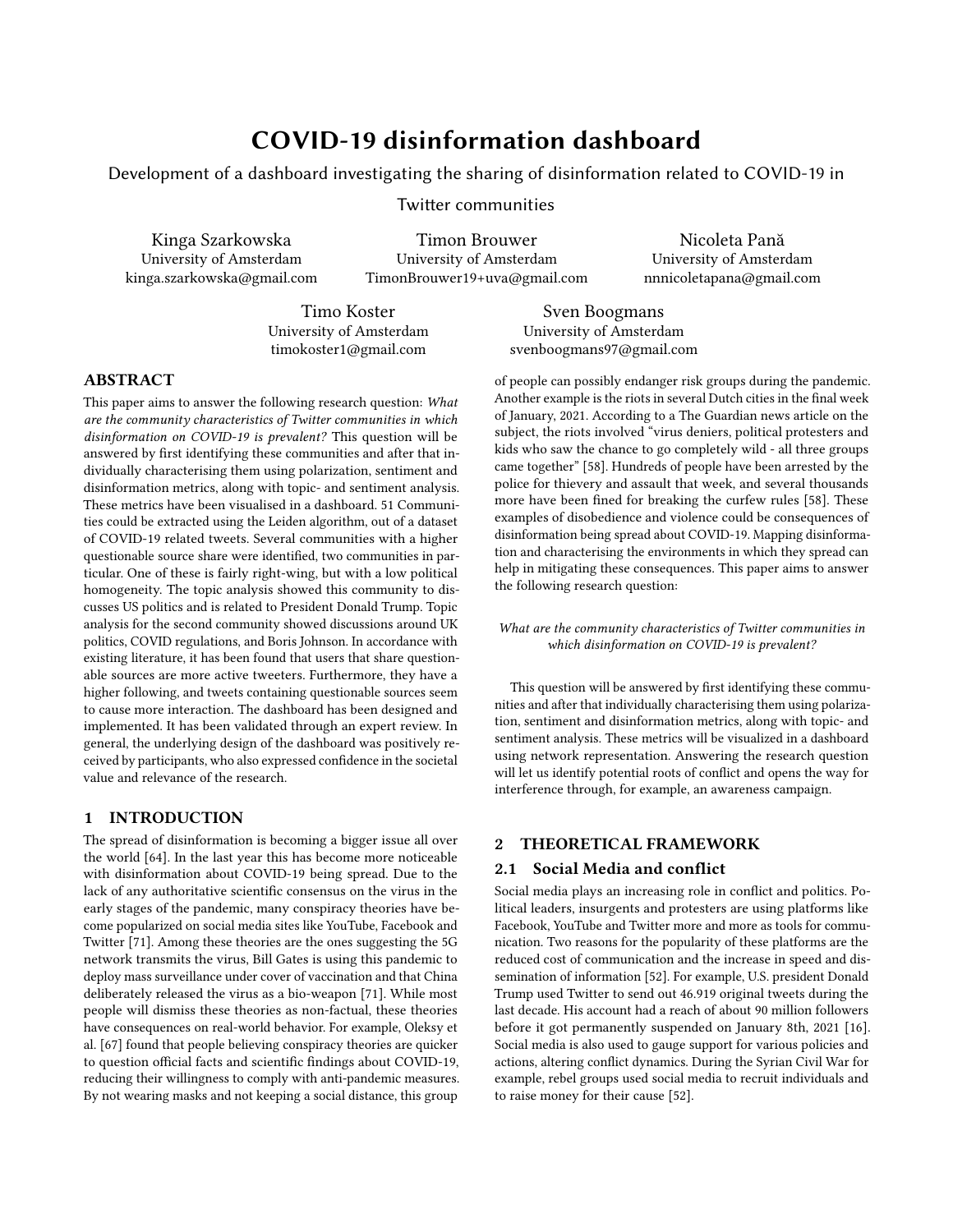those who do not, after trimming the top 1% of the respective metrics (aside from account age).

#### Table 1: User Metrics

| Metric                  | Non-OS Users | QS Users | p-value            |  |
|-------------------------|--------------|----------|--------------------|--|
| Tweets in dataset       | 2.59         | 27.48    | 0.0                |  |
| Account followers       | 2.851        | 4.919    | 0.00013            |  |
| Retweets per tweet      | 6.454        | 1,816    | 0.0                |  |
| Times mentioned         | 0.57         | 7.37     | 0.0                |  |
| Account Age (days)      | 2,103        | 1,989    | - 73<br>2.73<br>10 |  |
| Verified User Share (%) | 1.40         | 0.81     | - 33<br>1.40<br>10 |  |

Table 2: Tweet (containing a URL) Metrics

| Metric            | Non-OS Users | QS Users | p-value |           |
|-------------------|--------------|----------|---------|-----------|
| Retweets          | 0.77         | 1.24     | 1.77    | 299<br>10 |
| Replies/Quotes in | 0.072        | 0.105    | 1.74    | -92<br>10 |
| Favourites        | 2.22         | 2.00     | 3.09    | -10<br>10 |
| Mentions in tweet | 0.38         | 0.53     | 1.78    | 245<br>10 |
| Hashtags in tweet | 0.68         | 0.45     | 2.11    | 172<br>10 |
| URL's in tweet    | 1.028        | 1.049    | 7 1 1   | 140<br>10 |

#### 4.3 Validation of the dashboard

The results of the dashboard validation provide insight into the usability of the dashboard, the usefulness of explanations and resources provided, the types of visualisations employed, as well as ethical considerations and general perceptions. Overall, participants were positive about the design of the dashboard, but also confident in the societal value of the research results presented. Next to this, the approach to organising information was positively received by participants, who appreciated the structuring of insights within different dimensions, as a more prescriptive approach to navigating through the results presented. Participants were able to navigate within pages and identify possible actions, as well as complete the tasks given to them in full. However, some issues were observed with the discoverability of the global navigation, positioned as a side-bar throughout the dashboard. Two of the participants did not immediately notice it is possible to navigate between dimensions via this global navigation. The other aspect influencing the usability, is the performance of the network visualisation created in Gephi. The slow loading and response time of the visualisation, appears to hinder seamless interaction with the network for the participants, as it becomes confusing whether an action (e.g. a click on an instance, or zooming in/out) has succeeded. In terms of information visualisation, participants remarked that representation of particular characteristic of the communities in different bubble charts, could better be combined in a multidimensional visualisation. For this, participants suggested making use of the position of the bubbles in representing certain features (their 'X' and 'Y' coordinates), or employing graphical markers overlaid on top of each bubble (e.g. icons, basic shape groups) to represent different characteristics. Then, it is possible to use a set of toggle buttons to

score shown on bubbles and political polarity). With respect to the explanations and resources provided in the dashboard (section information showing data and methods used for analysis and results), participants explained that it gave them a sense that the results presented in the dashboard are reliable and verifiable, conferring them additional trust in the information presented. On the other hand, it was unclear to the participants why a user is only shown as a member of one community and not more. This is a feature of the Leiden algorithm, detailed in Section 3.2, however it is not explicitly stated in the dashboard. Two of the participants expressed a desire to be able to directly navigate to information about the employed methods via these explanation sections. They suggested linking a certain method (e.g. NLTK Vader) to external resources, or documentation about it. One participant also expressed the desire to be able to inspect the code used for each section, so that they have the option to reproduce the results as a way of evaluating the dashboard. Although access to the code did not appear as a major ethical/privacy issue to 2 of the 3 participants, all acknowledged the importance of taking steps to prevent that the methods and dashboard are used to target individuals. Other questions have been raised with respect to ethics, however. Concerns were expressed about the scope of interventions supported by the dashboard on a time span of several years, scope which was perceived as unknown, or, at best, uncertain. To address these concerns, the scope and purpose of the dashboard must be further clarified.

switch between the overlays (e.g. switch between echo chamber

## 5 CONCLUSION AND DISCUSSION

#### 5.1 Communities

In this research, 51 communities extracted by the Leiden algorithm were analysed, out of a COVID-19 related dataset. the aim was to answer the research question presented in the introduction: What are the community characteristics of Twitter communities in which disinformation on COVID-19 is prevalent? Therefore, several communities were identified with a higher QS share, namely community 3 and 6. Diving into those communities, it can be seen that community 3 and 6 are fairly right-wing, but with a low political homogeneity. The topic analysis showed community 3 discusses US politics and is related to President Donald Trump. USA elections were a subject of a worldwide debate, with highly engaged voters from both sides of the political spectrum, which might explain the low political homogeneity score for community 3. Topic analysis for community 6 showed discussions around UK politics, COVID regulations, and relation to Boris Johnson. Another explanation for the low echo chamber score might be the usage of replies as graph edges. It is known that user mentions are often used in twitter discussions, connecting people with opposing views, and lowering the political homogeneity [\[49\]](#page-11-18). The same might very well be true for replies, although further investigation is needed to verify this. A more accurate way of finding echo chambers might be to look at the accounts a user follows, as this shows what content a user consumes in a better way. This method has been used in literature in characterising twitter communities [\[53,](#page-11-40) [65\]](#page-11-41), however in the last couple of years twitter has made it more difficult to gather this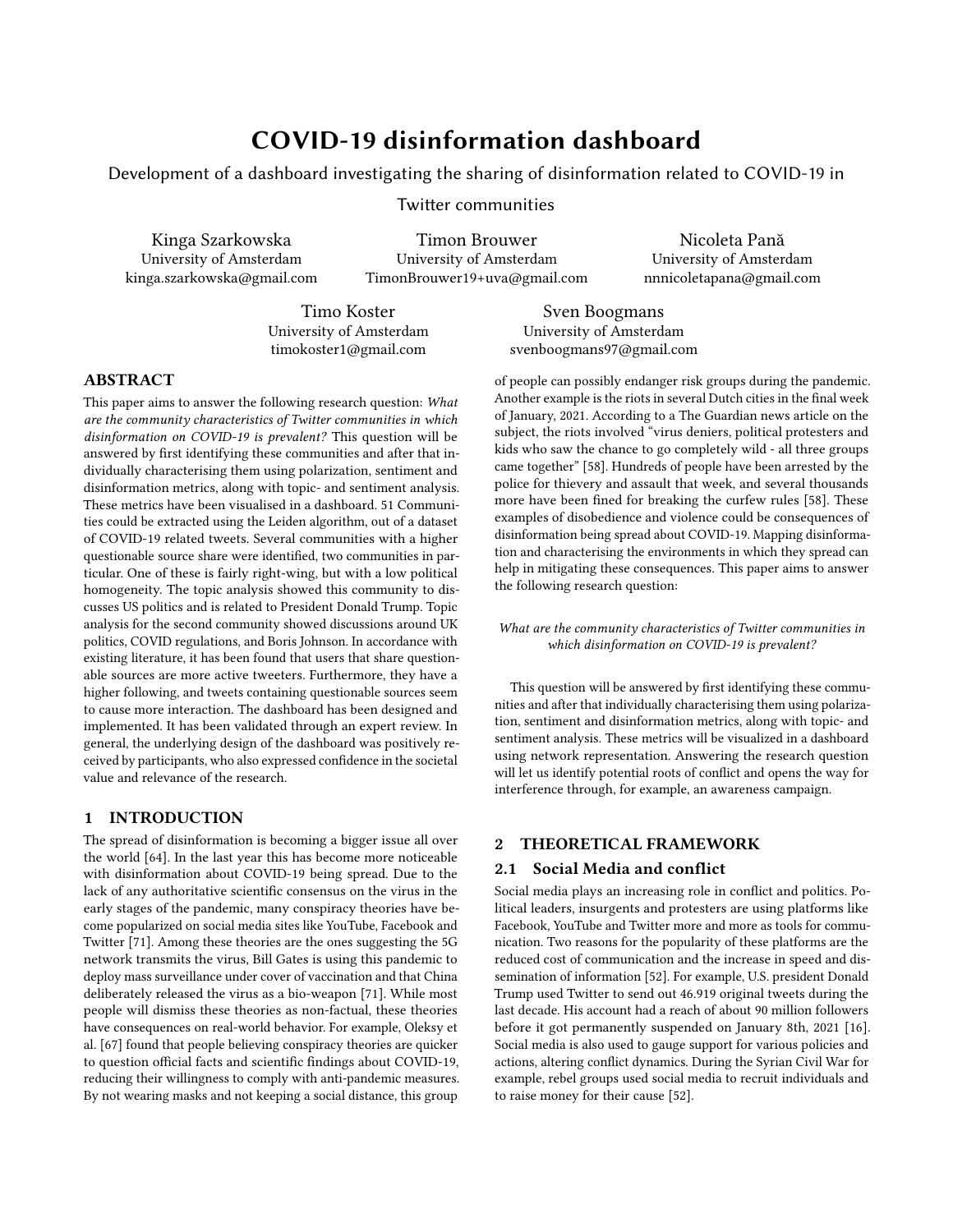information  $11$ . Because only two communities were extracted with a outstandingly higher QS share, any statistical analysis towards a correlation between the selected metrics was not feasible. What is more, the distributions of values in each metrics were skewed, which occurred for example in the fact that the analysed communities are predominantly left-wing. That might be explained by the topics that are discussed within those communities next to COVID-19, as most of them discuss entertainment, or are not related to English-speaking environment (because are from Asia, or Africa). What is more, clearly selected topics present the Leiden algorithm as a relatively well working communities extraction tool. Another discussion point worth mentioning is the validation score for the sentiment analysis. As the weighted F1-score was a rather low value, we should not consider VADER sentiment as a proper sentiment alignment tool to the considered dataset. Due to the time limitations of the project, it was impossible to consider other sentiment analysis tools, but the selection of a tool such as this must be carefully researched and validated before interpretation of the results. For that reason, we only present the sentiment values in the results section, and we do not conclude anything more out of them. Also, human interactions are complicated and therefore analysis of them in the scope of positive-negative-neutral sentiment is rather a simplification than a truthful representation of what might be happening in the network.

# 5.2 Users and tweets

It can be seen that users that have shared questionable sources are a lot more active in the dataset, in accordance with literature. However, this is of course partially due to the fact that if a user appears in the dataset more often, there is a higher chance of finding a tweet containing a link to questionable sources.

Users sharing questionable sources do have a higher following in general, which indicates that these links are being seen by a significant group of users, which is a meaningful metric when looking at the amount of questionable sources shared within the dataset.

Looking at the mean amount of retweets a user gets, it is demonstrated that users who haven't shared questionable sources seem to get substantially more retweets, contradicting literature. However, this metric is highly influenced by outliers and accounts that appear a low number of times in the dataset. This becomes especially apparent when looking at the medians: QS users have a median amount of retweets per tweet of 810, while non-QS users have a median of 109. The amount of times a user has been mentioned in the dataset also points towards higher activity of QS users, however this of course will also be influenced by the amount of tweets in the dataset and the amount of followers one has. Then, the age of accounts of QS users is on average lower than non-QS users. This seems to indicate that Twitter might ban users that share too many QS links, or that new accounts are created to spread information about a certain topic. This is aligned with literature, as it has been demonstrated that bot-accounts typically have a more recent creation date [\[62\]](#page-11-42). Looking at tweets that contain links, we find similar results. Seemingly, questionable sources are inciteful, and generally cause more interaction. This is mostly apparent when comparing

the retweets and incoming replies or quotes. Note that these incoming replies and quotes only consist of tweets that exist within the used dataset. They also use mentions more often, possibly a way to get more attention to the shared link.

## 5.3 Dashboard

The dashboard has been designed and implemented, making research results available in an interactive fashion. It has been validated through an expert review, which garnered important feedback. In general, the underlying design of the dashboard was positively received by participants, who also expressed confidence in the societal value and relevance of the research. One participant even suggested that a reduced version of the dashboard, that is, the separate interactive visualisations, should be made available to nonprofit organisations, or journalism outlets, so that it can be used to raise awareness about COVID-19 disinformation. Nevertheless, a series of limitations remain, which must be further discussed and addressed. In terms of usability, the discoverability of the global navigation appears to have posed some problems in the validation, where two out of the three participants did not immediately notice it is possible to navigate from there to other dimensions. This could be due to the fact that the panel is not sufficiently visually emphasized and so, in the visual hierarchy of a particular page, it is not that easily noticed. This can be addressed by, for example, introducing more contrast between the bar and the page view (e.g. by adding more prominent borders, rather than using volume representation, so drop shadows to differentiate between the two components). It could also be that the way the dashboard is currently built (multi-page website) contributes to this and that a tab structure[\[7\]](#page-10-34), may facilitate better navigation [\[7\]](#page-10-34). This however, requires further investigation. Furthermore, the slow response of the Gephi exported network visualisation appears to prevent easy, seamless exploration of the results it shows. The explanation for the long response time can be traced to the frameworks used to generate the network, as well as the large volume of data, which SigmaJS [\[32\]](#page-10-35), the framework behind SigmaExporter has difficulty handling in a web environment. This is a known issue and newer tools like Graphia [\[21\]](#page-10-36) and techniques like Largeviz [\[77\]](#page-11-43), work to address, by accounting for better performance with large datasets (more than 1 million edges) [\[77\]](#page-11-43). It is also important to note that, by employing an unsupervised approach to topic analysis, the Latent Dirichlet Allocation (LDA), there is a chance that the dashboard may be less dynamic over time. This is because, the process of labelling topics with an overall theme and employing the algorithm to extract relevant topics must be done repeatedly to account for new topics, and requires human understanding of the words extracted by the LDA. This is currently not the case, however, it can be undertaken as part of, for example, a regular maintenance process of the dashboard. Furthermore, the validation sessions of the dashboard show that certain explanations could be expanded to include more justifications of the results yielded by the methods employed (e.g. why Leiden algorithm assigns instances to only one community). These additional explanations could also link to more detailed information about the methods and data, to increase transparency and enable results to be better reproduced for the purpose of validating the research. However, this poses certain risks with

<span id="page-9-0"></span><sup>11</sup>[https://blog.twitter.com/developer/en\\_us/topics/tools/2018/new-developer](https://blog.twitter.com/developer/en_us/topics/tools/2018/new-developer-requirements-to-protect-our-platform.html)[requirements-to-protect-our-platform.html](https://blog.twitter.com/developer/en_us/topics/tools/2018/new-developer-requirements-to-protect-our-platform.html)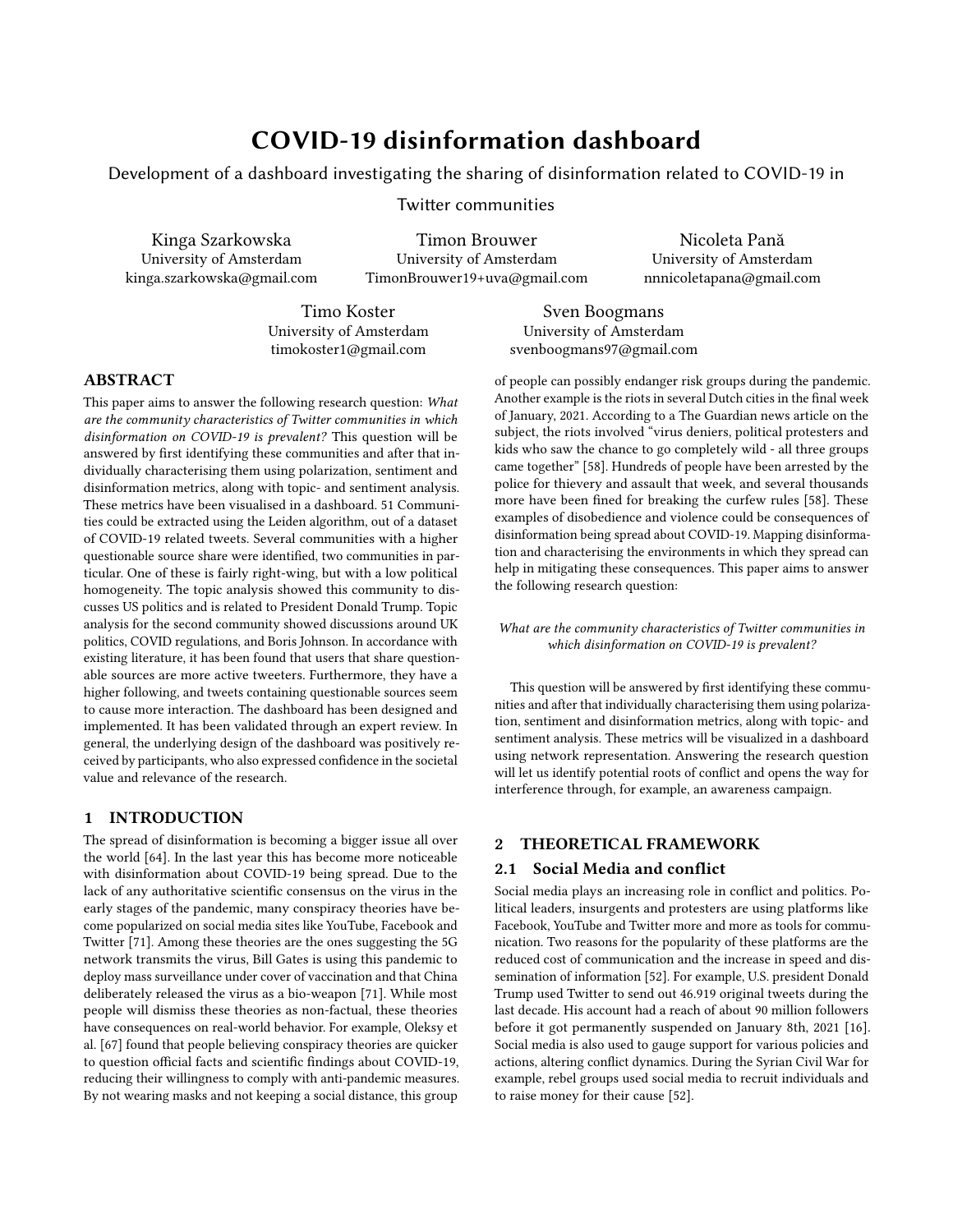respect to privacy, as the methods could potentially be used for purposes outside of the scope of the dashboard, like targeting specific individuals (for example, by replacing the dataset used with one where personal information is not anonymised). This becomes even more of a risk if, should a data, or systems breach occur, the code becomes accessible to potentially hostile actors with poor human rights track records, which could make use of the approach and methods to target dissent.

#### 5.4 General limitations and ethical concerns

This research possesses a number of limitations, primarily in the data used. The political polarity dataset is from 2015, from before the election of Trump. The online and political landscape has changed a lot since. The considered tweets in determining the political leaning of a user were also of course only tweets concerning the COVID situation. To get a better view of the user's general political leaning also tweets about other subjects should be considered. Furthermore, the questionable sources dataset is not more than a list of domains that have shared questionable sources, with domains ranging from the DailyMail to Infowars. These sources count the same in this research, but evidently some are more legitimate than others. Furthermore, just one week of data was collected. The analyses done are then impacted by whichever event happened during that specific timeframe, most notably the topic analysis. This also means that tweets that were tweeted earlier within the week had more time to gain traction and thus connections, then tweets at the end of this week. Finally, there is a substantial amount of users that only appear in the dataset once or twice, making it rather difficult to assign them to a correct community. Finally, one must be wary of what the research and results can be used for. By selecting certain websites as questionable, what is considered to be the truth, or rather, non-questionable news sources can be altered. In that sense, it must be made explicit that the purpose of this dashboard is to be used for analysing what helps the spread of fake news, but not for it to help in targeting specific people or groups. To that end all the information in the dashboard is anonymised.

#### 5.5 Future research

To further improve the outcomes of the research and add new valuable dimensions to the proposed solution, a series of steps can be undertaken. They can be categorized as either improvements to current methods, or extensions to the current research and outcomes: Improving current methods

Increase the alignment between the twitter data and used datasets;

Improve questionable sources dataset quantitatively and qualitatively (e.g. using a questionable source score per website)

Consider more advanced emotions analysis instead of basic sentiment analysis;

Incorporate validation results better into the dashboard;

Perform further validation with a larger sample of participants.

#### Extend research and outcomes

Incorporate time data;

Analyse topics within questionable sources;

Compare COVID-19 results to general twitter data; Extend topic analysis of different topics (non-COVID-19) Integrate new research in dashboard and perform further validation.

#### REFERENCES

- <span id="page-10-12"></span>[1] 2013. Using the Graph API. [https://developers.facebook.com/docs/graph](https://developers.facebook.com/docs/graph-api/using-graph-api/)[api/using-graph-api/](https://developers.facebook.com/docs/graph-api/using-graph-api/)
- <span id="page-10-13"></span>[2] 2015. YouTube Data API.<https://developers.google.com/youtube/v3/>
- <span id="page-10-17"></span>2020. How to use Twitter hashtags. [https://help.twitter.com/en/using-twitter/](https://help.twitter.com/en/using-twitter/how-to-use-hashtags) [how-to-use-hashtags](https://help.twitter.com/en/using-twitter/how-to-use-hashtags)
- <span id="page-10-16"></span><span id="page-10-14"></span>[4] 2020. Hydrator.<https://github.com/DocNow/hydrator> 2020. Standard search api. [https://developer.twitter.com/en/docs/tweets/search/](https://developer.twitter.com/en/docs/tweets/search/overview)
- [overview](https://developer.twitter.com/en/docs/tweets/search/overview)
- <span id="page-10-34"></span><span id="page-10-15"></span>[6] 2020. Twarc.<https://github.com/DocNow/twarc><br>[7] 2021. 14 Guidelines For Web Site Tabs Usabili 2021. 14 Guidelines For Web Site Tabs Usability - Usability Geek. [https:](https://usabilitygeek.com/14-guidelines-for-web-site-tabs-usability/) [//usabilitygeek.com/14-guidelines-for-web-site-tabs-usability/](https://usabilitygeek.com/14-guidelines-for-web-site-tabs-usability/)
- <span id="page-10-24"></span>[8] 2021. Adding Filters to Dashboards | Tableau Software. [https://kb.tableau.com/](https://kb.tableau.com/articles/howto/adding-filters-to-dashboards) [articles/howto/adding-filters-to-dashboards](https://kb.tableau.com/articles/howto/adding-filters-to-dashboards)
- <span id="page-10-22"></span><span id="page-10-6"></span>2021. Business Intelligence and Analytics Software.<https://www.tableau.com/> 2021. COVIDGeo Misinformation Dashboard 2020. [https://datastudio.google.](https://datastudio.google.com/reporting/5283a98c-af82-451b-8cb1-cd86f5915568/page/MM)
- <span id="page-10-5"></span>[com/reporting/5283a98c-af82-451b-8cb1-cd86f5915568/page/MM](https://datastudio.google.com/reporting/5283a98c-af82-451b-8cb1-cd86f5915568/page/MM) [11] 2021. COVIDGlobal Misinformation Dashboard 2020. [https://datastudio.google.](https://datastudio.google.com/reporting/87b00158-5589-4154-a81b-c17cdb0d0d19/page/Kn2IB)
- [com/reporting/87b00158-5589-4154-a81b-c17cdb0d0d19/page/Kn2IB](https://datastudio.google.com/reporting/87b00158-5589-4154-a81b-c17cdb0d0d19/page/Kn2IB) [12] 2021. CSS: Cascading Style Sheets | MDN. [https://developer.mozilla.org/en-](https://developer.mozilla.org/en-US/docs/Web/CSS)
- <span id="page-10-26"></span>[US/docs/Web/CSS](https://developer.mozilla.org/en-US/docs/Web/CSS) [13] 2021. Dashboarding & Data Visualization Tools - Google Data Studio. [https:](https://marketingplatform.google.com/about/data-studio/)
- <span id="page-10-7"></span>[//marketingplatform.google.com/about/data-studio/](https://marketingplatform.google.com/about/data-studio/) [14] 2021. Dashboarding & Data Visualization Tools - Google Data Studio. [https:](https://marketingplatform.google.com/about/data-studio/)
- <span id="page-10-18"></span>[//marketingplatform.google.com/about/data-studio/](https://marketingplatform.google.com/about/data-studio/)
- <span id="page-10-4"></span>[15] 2021. Data Visualization | Microsoft Power BI. [https://powerbi.microsoft.com/en-](https://powerbi.microsoft.com/en-us/) $\frac{1}{1}$
- <span id="page-10-0"></span>[16] 2021. Donald Trump and Twitter – 2009 / 2021 analysis. [https://www.tweetbinder.](https://www.tweetbinder.com/blog/trump-twitter/) [com/blog/trump-twitter/](https://www.tweetbinder.com/blog/trump-twitter/)
- <span id="page-10-9"></span>[17] 2021. Fact Check Tools.<https://toolbox.google.com/factcheck/explorer>
- <span id="page-10-23"></span>[18] 2021. Free Data Visualization Software | Tableau Public. [https://public.tableau.](https://public.tableau.com/en-us/s/) [com/en-us/s/](https://public.tableau.com/en-us/s/)<br>[19] 2021.
- <span id="page-10-8"></span>2021. gephi-plugins/modules/sigmaExporter at sigma<br>exporter-plugin oxford<br>internet<br>institute/gephi-plugins GitHub. https:  $\cdot$ oxfordinternetinstitute/gephi-plugins $\hspace{0.1cm} \cdot \hspace{0.1cm}$ GitHub. [//github.com/oxfordinternetinstitute/gephi-plugins/tree/sigmaexporter](https://github.com/oxfordinternetinstitute/gephi-plugins/tree/sigmaexporter-plugin/modules/sigmaExporter)[plugin/modules/sigmaExporter](https://github.com/oxfordinternetinstitute/gephi-plugins/tree/sigmaexporter-plugin/modules/sigmaExporter)
- <span id="page-10-10"></span>[20] 2021. Google Translate.<https://translate.google.com/>
- <span id="page-10-36"></span>[21] 2021. Graphia | Visualisation tool for the creation and analysis of graphs. [https:](https://graphia.app/) [//graphia.app/](https://graphia.app/)
- <span id="page-10-2"></span>[22] 2021. Hamilton 2.0 | RAND. [https://www.rand.org/research/projects/truth](https://www.rand.org/research/projects/truth-decay/fighting-disinformation/search/items/hamilton-20.html)[decay/fighting-disinformation/search/items/hamilton-20.html](https://www.rand.org/research/projects/truth-decay/fighting-disinformation/search/items/hamilton-20.html)
- <span id="page-10-3"></span>[23] 2021. Hamilton 2.0 Dashboard – Alliance For Securing Democracy. [https:](https://securingdemocracy.gmfus.org/hamilton-dashboard/) [//securingdemocracy.gmfus.org/hamilton-dashboard/](https://securingdemocracy.gmfus.org/hamilton-dashboard/)
- <span id="page-10-30"></span>[24] 2021. Heuristic Evaluations and Expert Reviews | Usability.gov. [https://www.](https://www.usability.gov/how-to-and-tools/methods/heuristic-evaluation.html) [usability.gov/how-to-and-tools/methods/heuristic-evaluation.html](https://www.usability.gov/how-to-and-tools/methods/heuristic-evaluation.html)
- <span id="page-10-32"></span>[25] 2021. How to Conduct a Cognitive Walkthrough | Interaction Design Foundation (IxDF). [https://www.interaction-design.org/literature/article/how-to-conduct](https://www.interaction-design.org/literature/article/how-to-conduct-a-cognitive-walkthrough)[a-cognitive-walkthrough](https://www.interaction-design.org/literature/article/how-to-conduct-a-cognitive-walkthrough)
- <span id="page-10-25"></span>[26] 2021. HTML: HyperText Markup Language | MDN. [https://developer.mozilla.](https://developer.mozilla.org/en-US/docs/Web/HTML)  $\begin{array}{lll} & \text{org/en-US/docs/Web/HTML} \\ \text{[27]} & \text{2021.} & \text{JavaScript} \mid \text{MDN.} \end{array}$  $\begin{array}{lll} & \text{org/en-US/docs/Web/HTML} \\ \text{[27]} & \text{2021.} & \text{JavaScript} \mid \text{MDN.} \end{array}$  $\begin{array}{lll} & \text{org/en-US/docs/Web/HTML} \\ \text{[27]} & \text{2021.} & \text{JavaScript} \mid \text{MDN.} \end{array}$
- <span id="page-10-27"></span>https://developer.mozilla.org/en-US/docs/Web/ [JavaScript](https://developer.mozilla.org/en-US/docs/Web/JavaScript)
- <span id="page-10-19"></span>[28] 2021. Moscow Method | Interaction Design Foundation (IxDF). [https://www.](https://www.interaction-design.org/literature/topics/moscow-method) [interaction-design.org/literature/topics/moscow-method](https://www.interaction-design.org/literature/topics/moscow-method)
- <span id="page-10-28"></span>[29] 2021. Normalize.css: Make browsers render all elements more consistently. <https://necolas.github.io/normalize.css/>
- <span id="page-10-1"></span>[30] 2021. RAND Corporation Provides Objective Research Services and Public Policy Analysis | RAND.<https://www.rand.org/>
- <span id="page-10-29"></span>[31] 2021. Responsive web design tool, CMS, and hosting platform | Webflow. [https:](https://webflow.com/) [//webflow.com/](https://webflow.com/)
- <span id="page-10-35"></span>[32] 2021. Sigma js.<http://sigmajs.org/><br>[33] 2021. Tableau Desktop. https://ww
- <span id="page-10-20"></span>[33] 2021. Tableau Desktop.<https://www.tableau.com/products/desktop>
- <span id="page-10-33"></span>[34] 2021. Video Conferencing, Web Conferencing, Webinars, Screen Sharing - Zoom. <https://zoom.us/>
- <span id="page-10-11"></span>[35] 2021. VOSviewer - Visualizing scientific landscapes. [https://www.vosviewer.](https://www.vosviewer.com/) [com/](https://www.vosviewer.com/)
- <span id="page-10-31"></span>[36] 2021. What is an expert review | Experience UX. [https://www.experienceux.co.](https://www.experienceux.co.uk/faqs/what-is-an-expert-review/) [uk/faqs/what-is-an-expert-review/](https://www.experienceux.co.uk/faqs/what-is-an-expert-review/)
- <span id="page-10-21"></span>[37] 2021. Workbooks and Sheets - Tableau. [https://help.tableau.com/current/pro/](https://help.tableau.com/current/pro/desktop/en-us/environ{_}workbooksandsheets.htm) [desktop/en-us/environ{\\_}workbooksandsheets.htm](https://help.tableau.com/current/pro/desktop/en-us/environ{_}workbooksandsheets.htm)